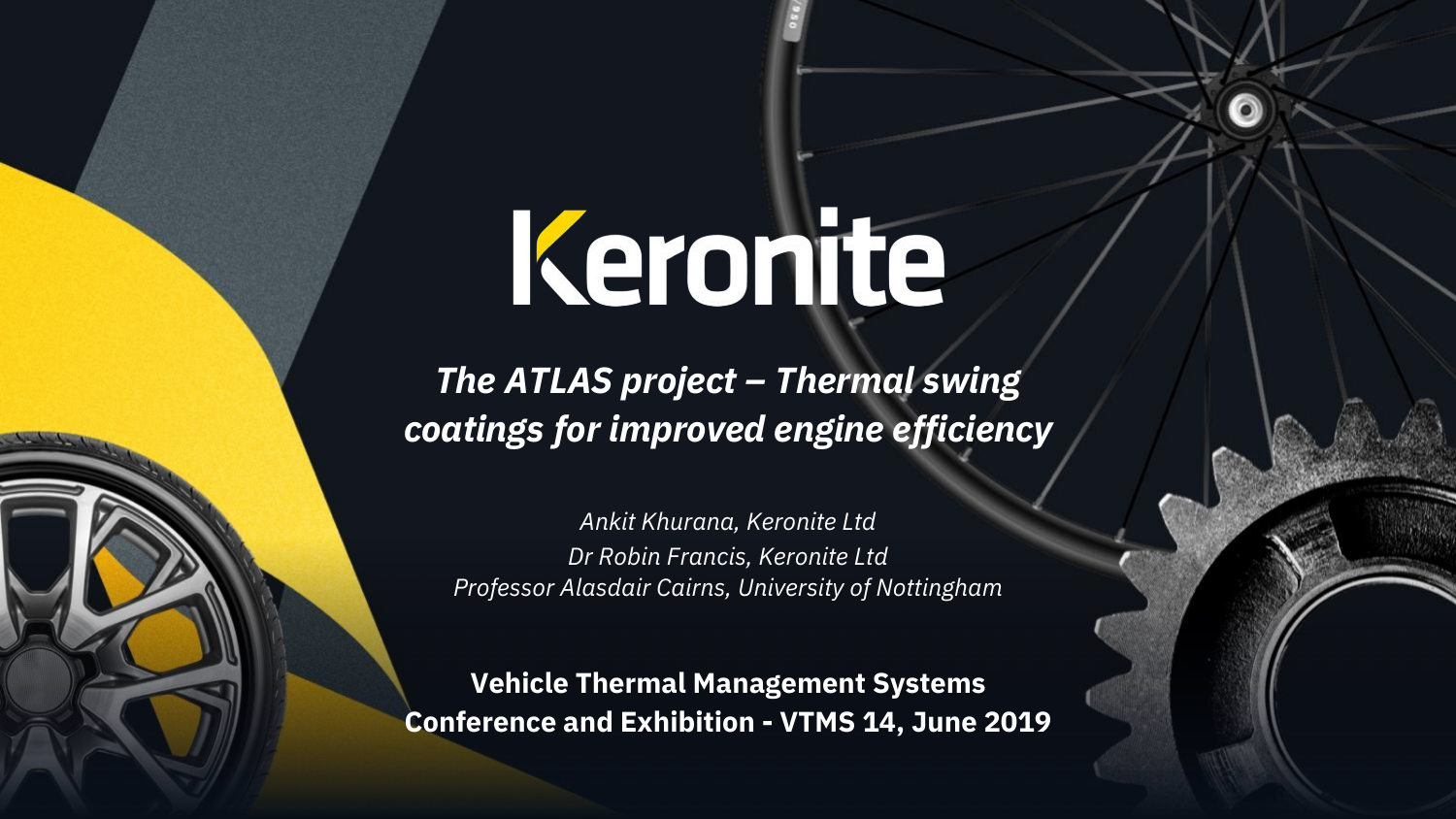### Thermal swing coatings are believed to improve the efficiency of engines via reduction of heat transfer to the piston and enhanced burn characteristics

- Thermal swing coatings on the top surfaces of pistons have been indicated to lead to improved fuel efficiency
- In particular, Toyota's "Sirpa" coating, a reinforced porous anodised coating, has been claimed to increase fuel efficiency by ~1-2%
- The mode of action of the coating is still the subject of intensive study, but seems to result from a combination of:
	- Reduced heat transfer to the piston
	- Increase in piston work
	- More stable burn
	- Enhanced evaporation and mixing during the intake and compression strokes



Ref: Kawaguchi, A., et al., *Thermo-Swing Wall Insulation Technology; - A Novel Heat Loss Reduction Approach on Engine Combustion Chamber*. 2016, SAE International.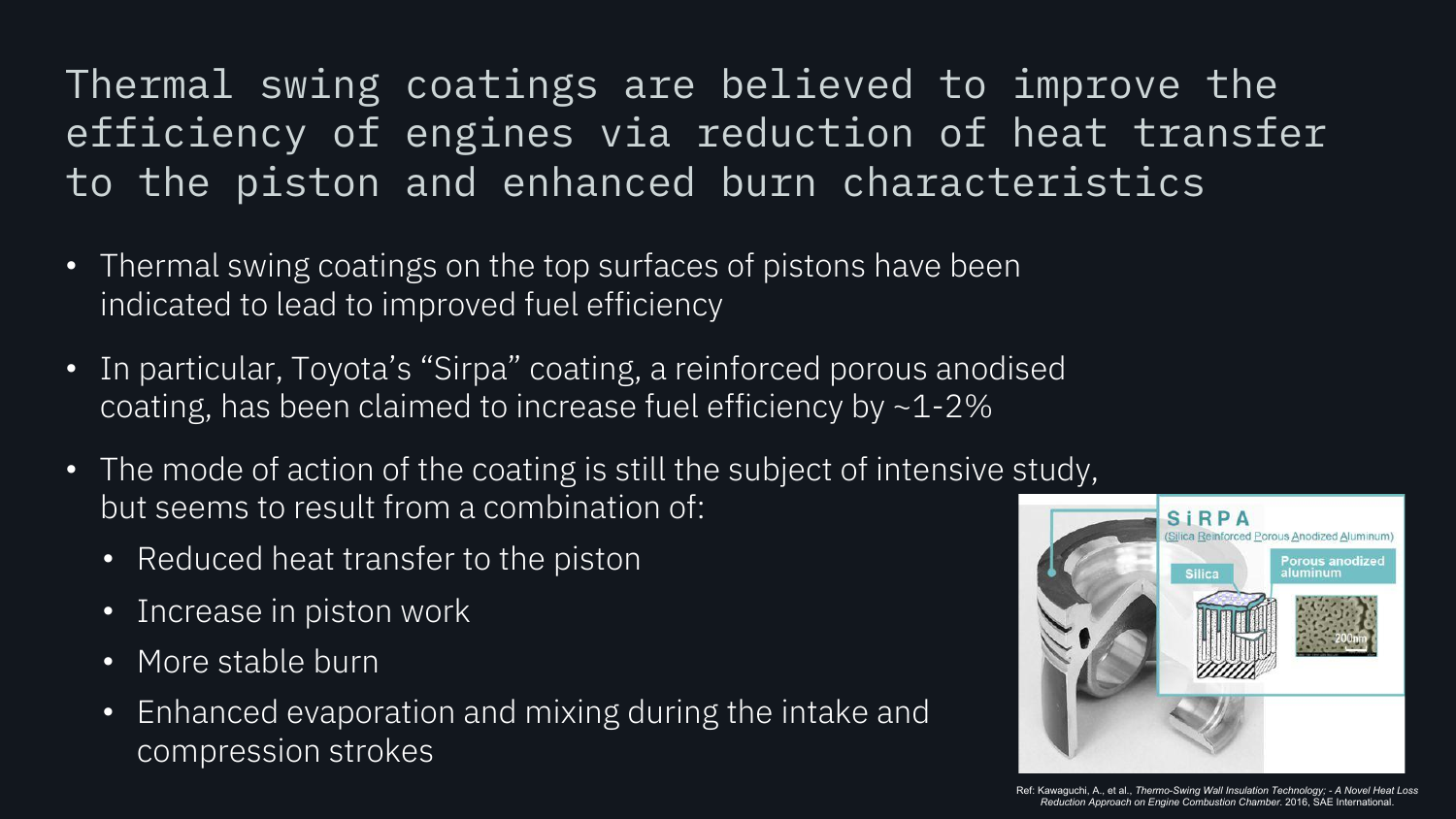### The basic idea – low thermal conductivity & heat capacity coatings that limit thermal transfer and "follow" temperatures inside the piston

- A good thermal swing coating combines low thermal conductivity and low volumetric heat capacity
- Low thermal conductivity reduces heat transfer to the piston during the combustion stroke
- Low Cv reduces heat uptake and allows release back during the exhaust, intake and compression strokes

#### **Target is:**

- **Conductivity<~0.5W/m.K**
- **Heat capacity <1,000 kJ/m3.K**



Ref: Kawaguchi et.al. Toyota – Thermo Swing Wall Insulation Technology. 2015, 24<sup>th</sup> Aachen Colloquium

Volumetric specific heat kJ/m<sup>3</sup>K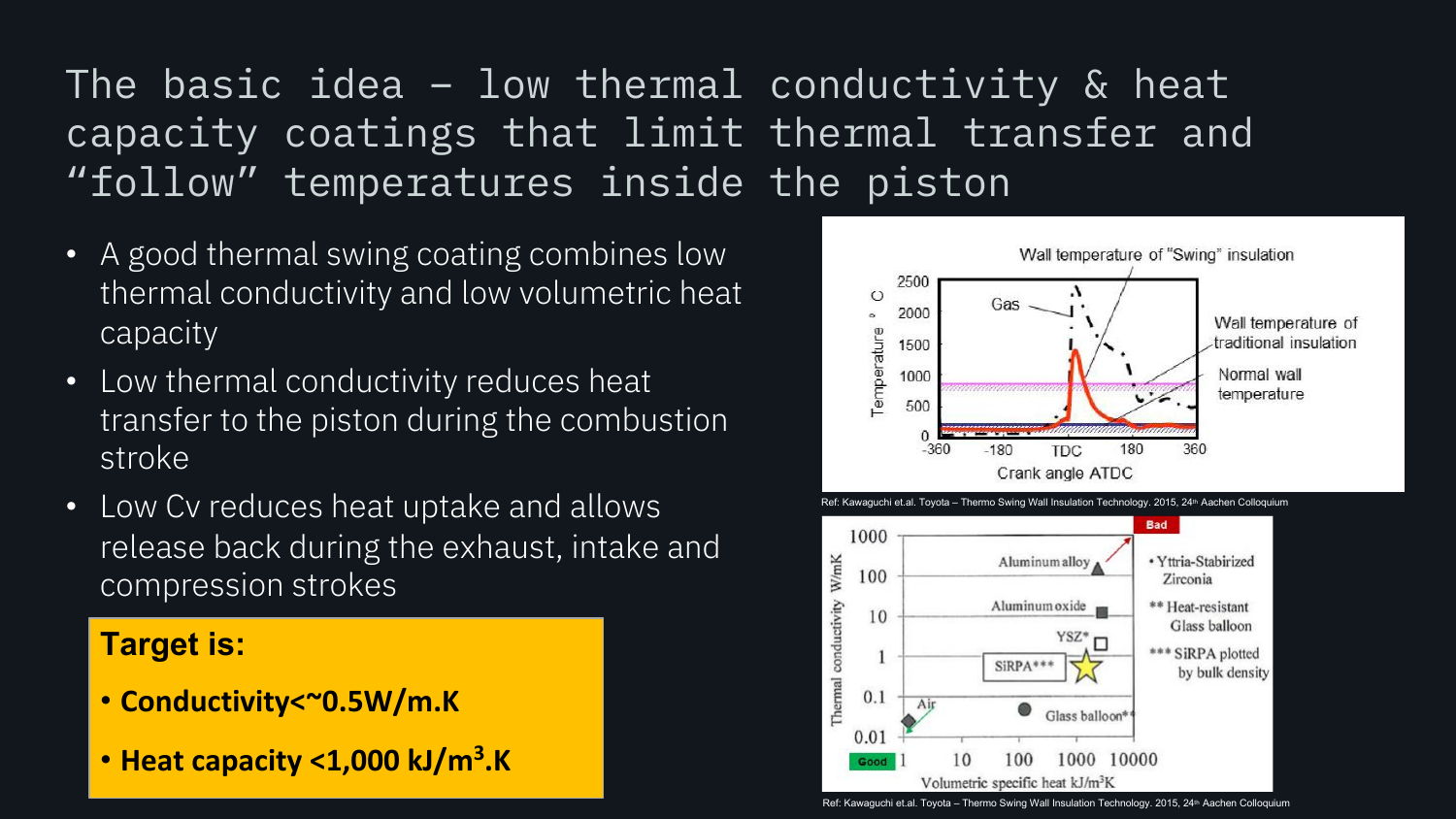Plasma electrolytic oxidation (PEO) converts the surface of light metals to a thick oxide layer whose properties are attractive for thermal swing coatings

- PEO technology combines oxidation of the surface and codeposition from the electrolyte
- Millions of short-lived plasma discharges transform the surface layer into oxide phases such as corundum on Al
- Higher potentials employed (up to 800V) plasma modifies and enhances the structure of the oxide layer



• Coating has attractive properties for thermal swing application

#### **Thermal resistance**

- Coatings stable to over 900°C
- 'Low' to 'Moderate' thermal conductivities (k~0.1-10Wm-1K-1) compared to 18Wm-1K-1 for industrial alumina.

#### **Adhesion & durability**

• Extreme adhesion due to conversion of the substrate results in no interfacial attack/corrosion creep and coating delamination

#### **Porosity**

• Uniformly distributed pore architecture in both microscale and nano-scale sizes – good for low conductivity and heat capacity

#### **Hardness & wear resistance**

- 1200-1800HV hardness, significant in excess of anodised coatings
- Coating significantly harder than steel, sand, glass, common wear counterparts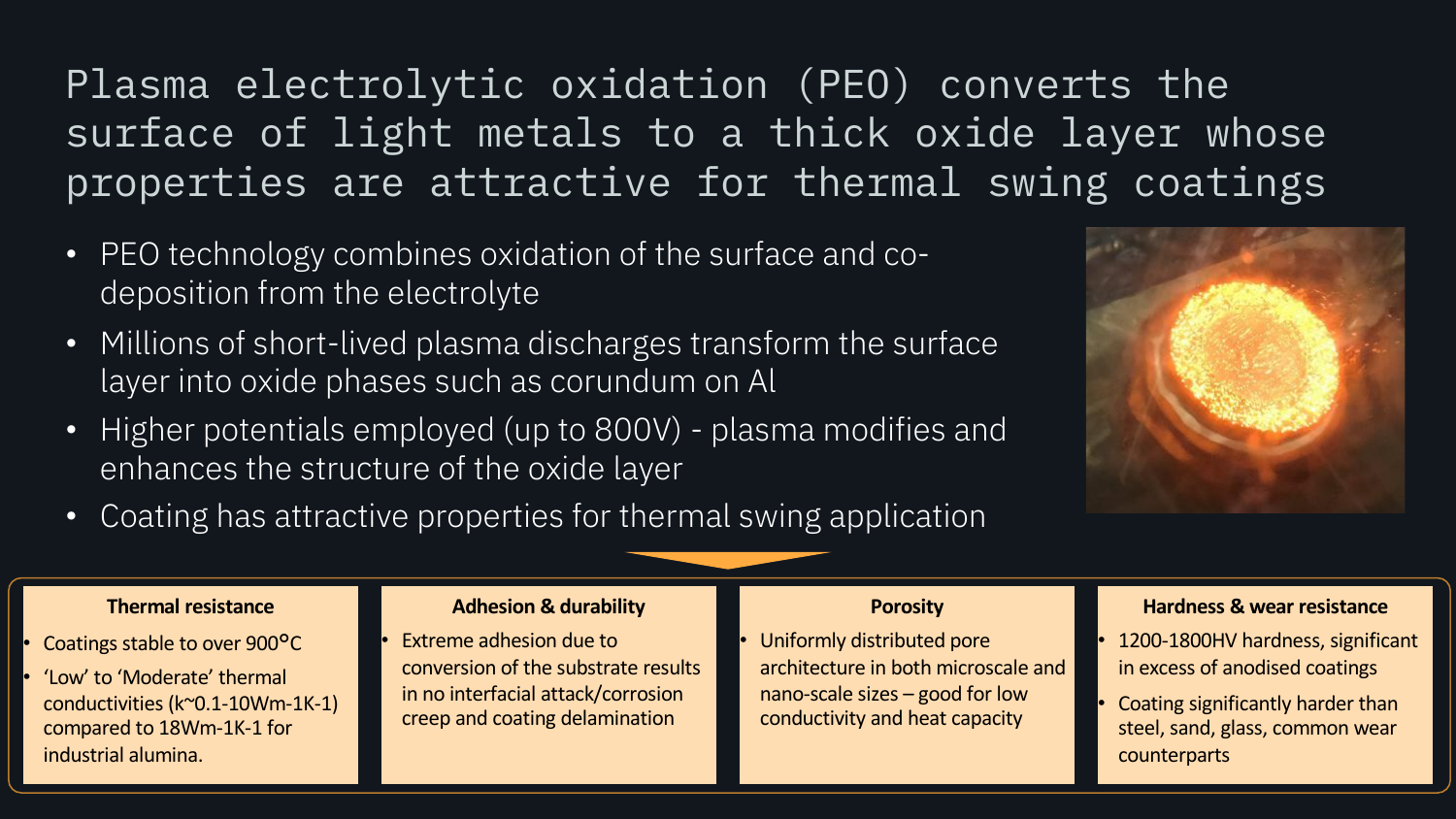# Keronite is more conformal, uniform and has higher porosity than hard anodised coatings

#### Hard anodised Keronite PEO













- Cross sectional examinations confirm both HA and PEO coatings have good edge retention, though Keronite appears to be more conformal and uniform
- Keronite coating displays a greater porosity that hard anodised coatings
- Hard anodised sample shows Si particle entrapment within the coating
- The sealer forms a thin (typically 5-10µm) blanket layer on top of the Keronite with good adhesion and smoothening the surface roughness
- These properties are all favourable for piston thermal swing coatings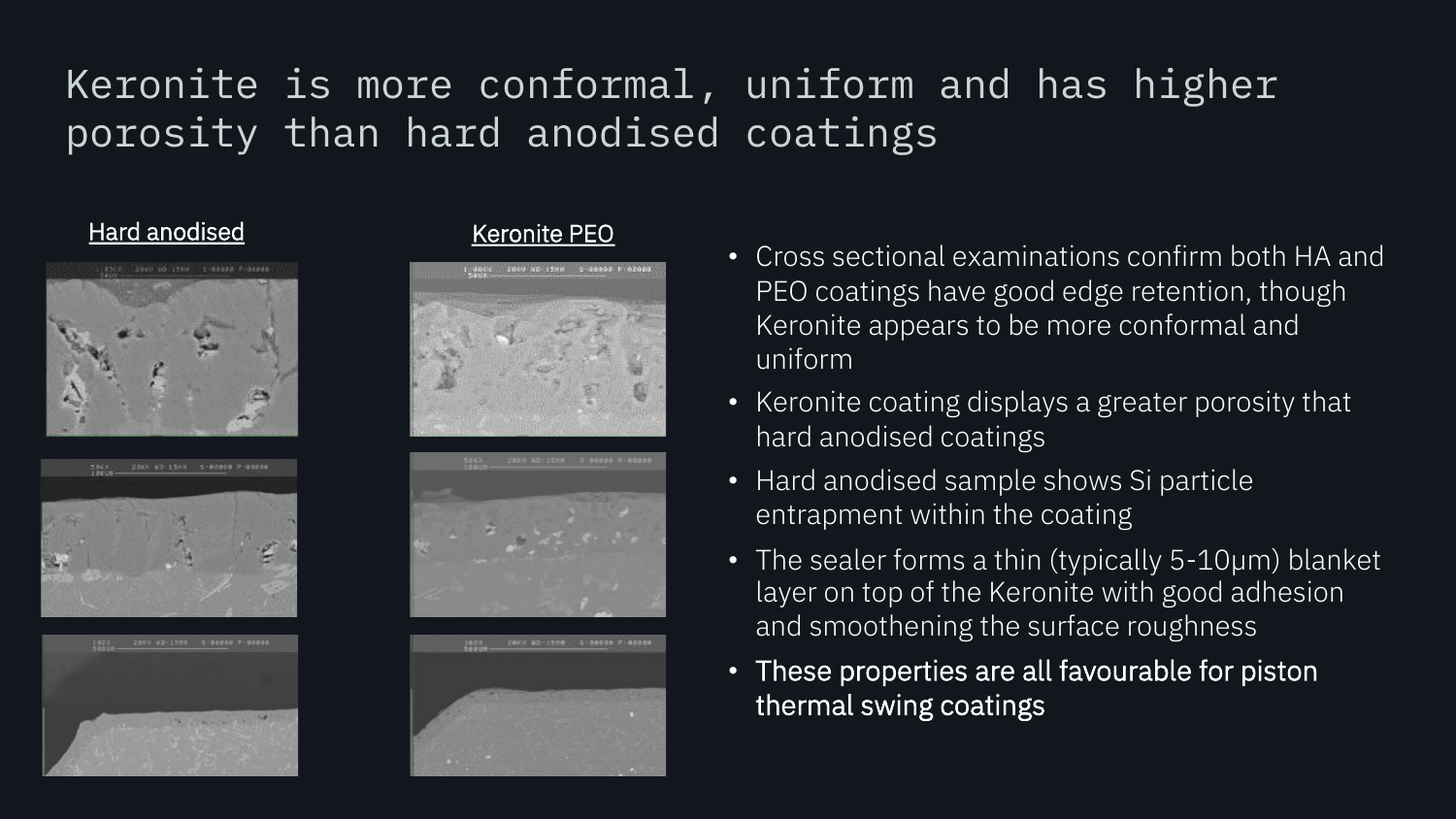### The ATLAS project – "Active Thermal Layers in Automotive Systems"

- ATLAS project Innovate UK supported project comprising a consortium of Keronite, Tata Technologies, Jaguar Land Rover, TWI, and UoN
- 1 year project which concluded in 2018
- Primary aim was to perform single cylinder engine tests of Keronite PEO coated pistons and compare them with uncoated and anodised pistons

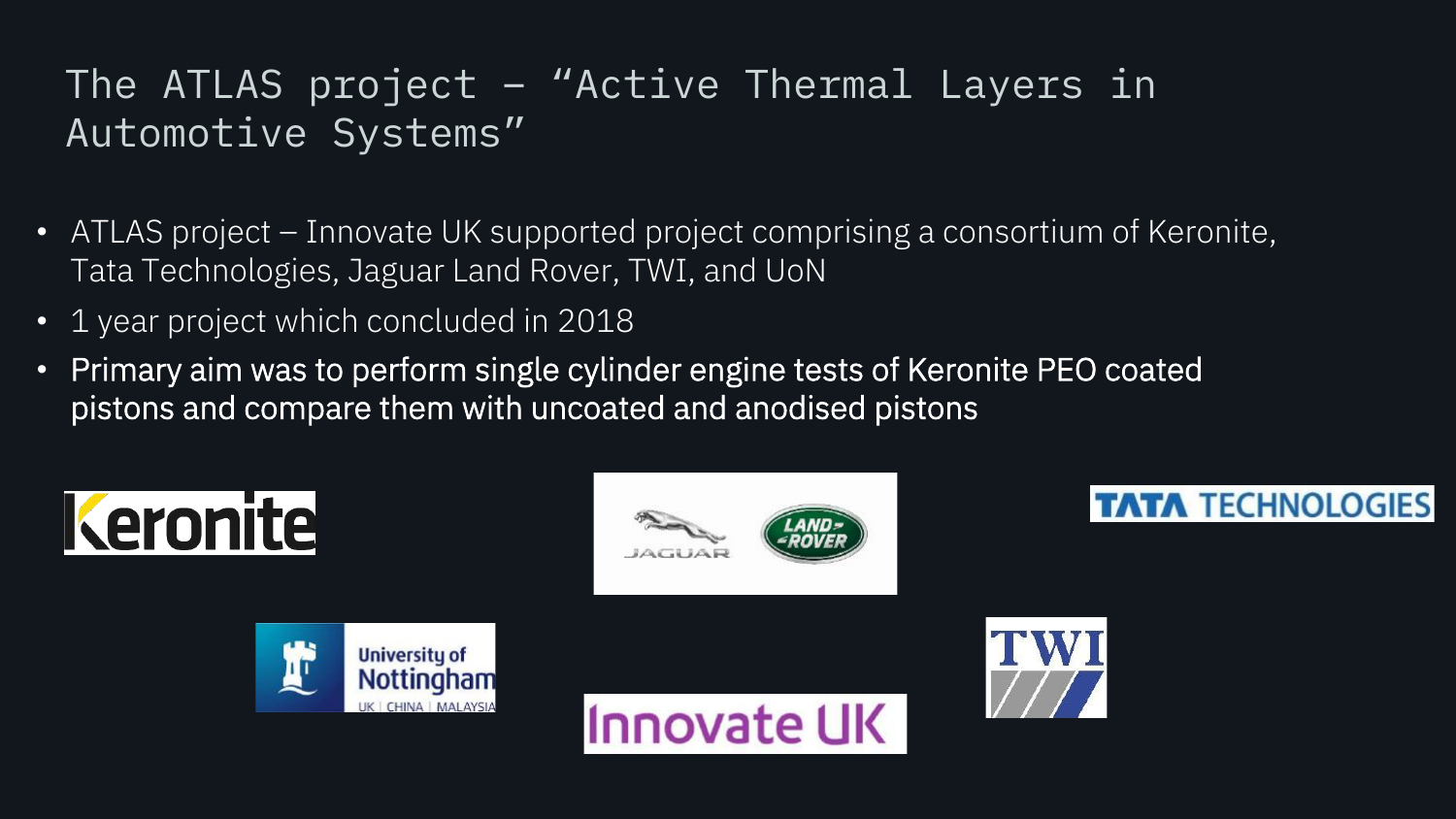### ATLAS – Keronite coatings applied to both full crown and bowl only coated pistons

• Keronite has developed techniques to form uniform coatings on both the complete top surface of pistons and crown area only

#### Full coverage **Bowl masked**



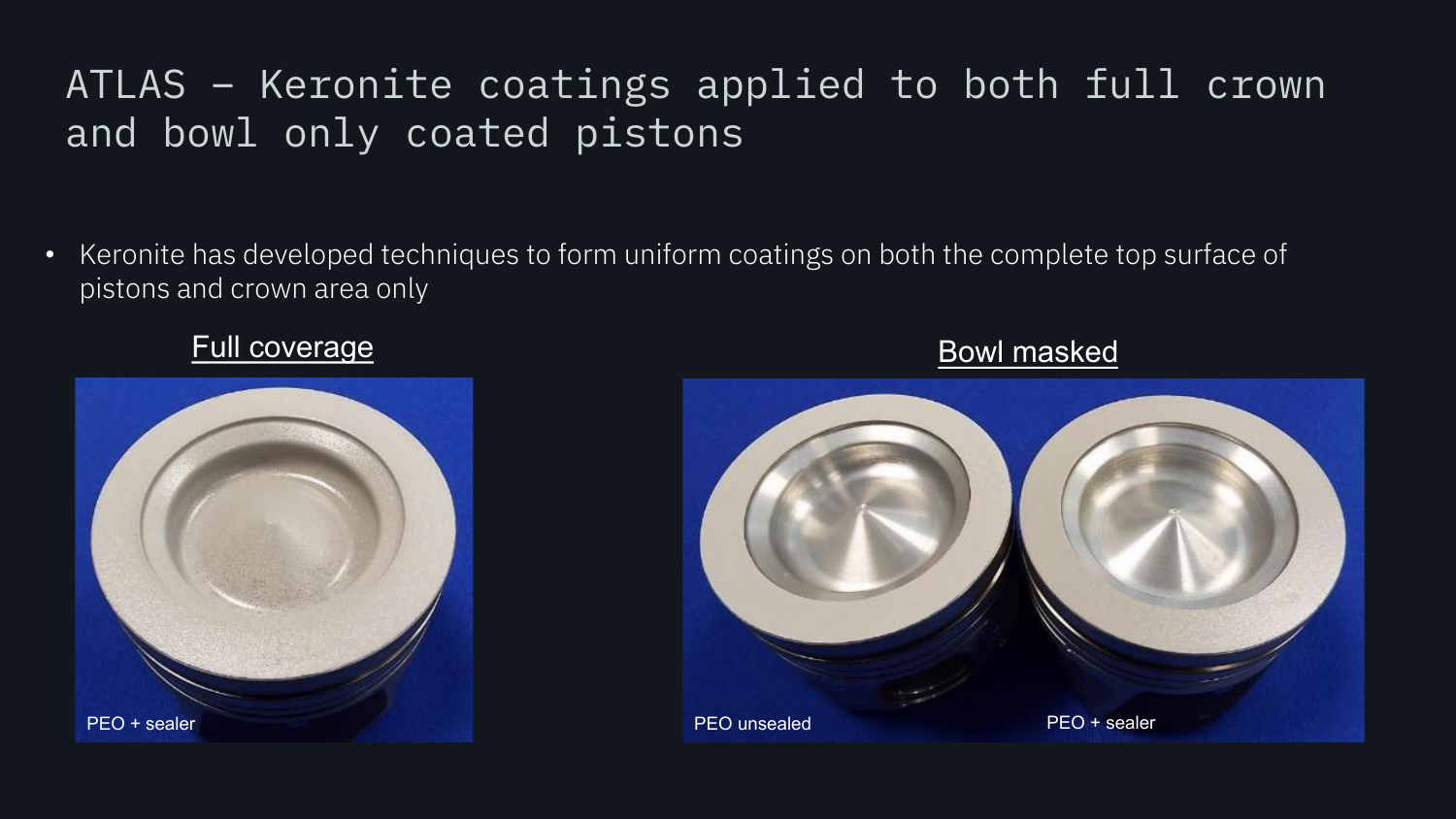Thermal measurements using laser flash show that the best PEO coatings display lower conductivities than the benchmark hard anodised coatings



Note:

- Values for hard anodised and Keronite samples are averages of measurements performed by Keronite and partner companies
- Values for other materials are approximate values obtained from the literature. Actual values depend on the precise composition and form of the materials

• Keronite G3 + sealer has both low ' $\lambda$ ' and 'Cv' - *lower than hard anodised benchmark*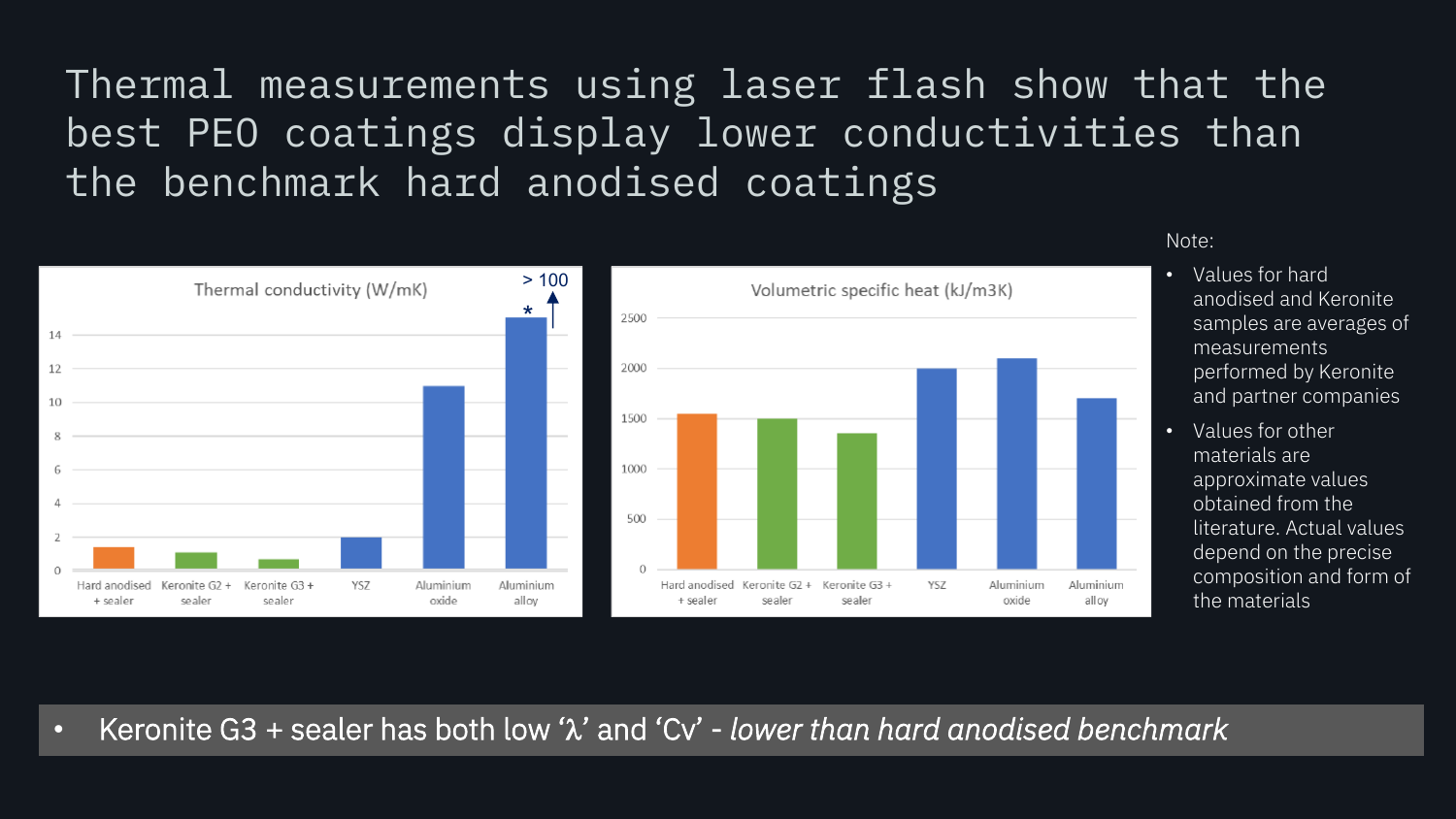### ATLAS – Single cylinder testing



| Bore                     | 86 mm    |
|--------------------------|----------|
| Stroke                   | 94.6 mm  |
| Displacement             | 550 cc   |
| <b>Compression Ratio</b> | 15.5:1   |
| Max. fuel rail pressure  | 2000 bar |
| Pmax (continuous)        | 80 bar   |
| Maximum speed            | 4500 rpm |

- Testing performed at the Powertrain Research Group facility at the University of Nottingham
- Ricardo Hydra with Ford Puma internals (piezo DI, EGR, air heating, external boost rig)
- Restricted to part load operation
	- Hydra bottom end limited to Pmax of 80 bar
	- Current set-up not designed for continuous high speed/load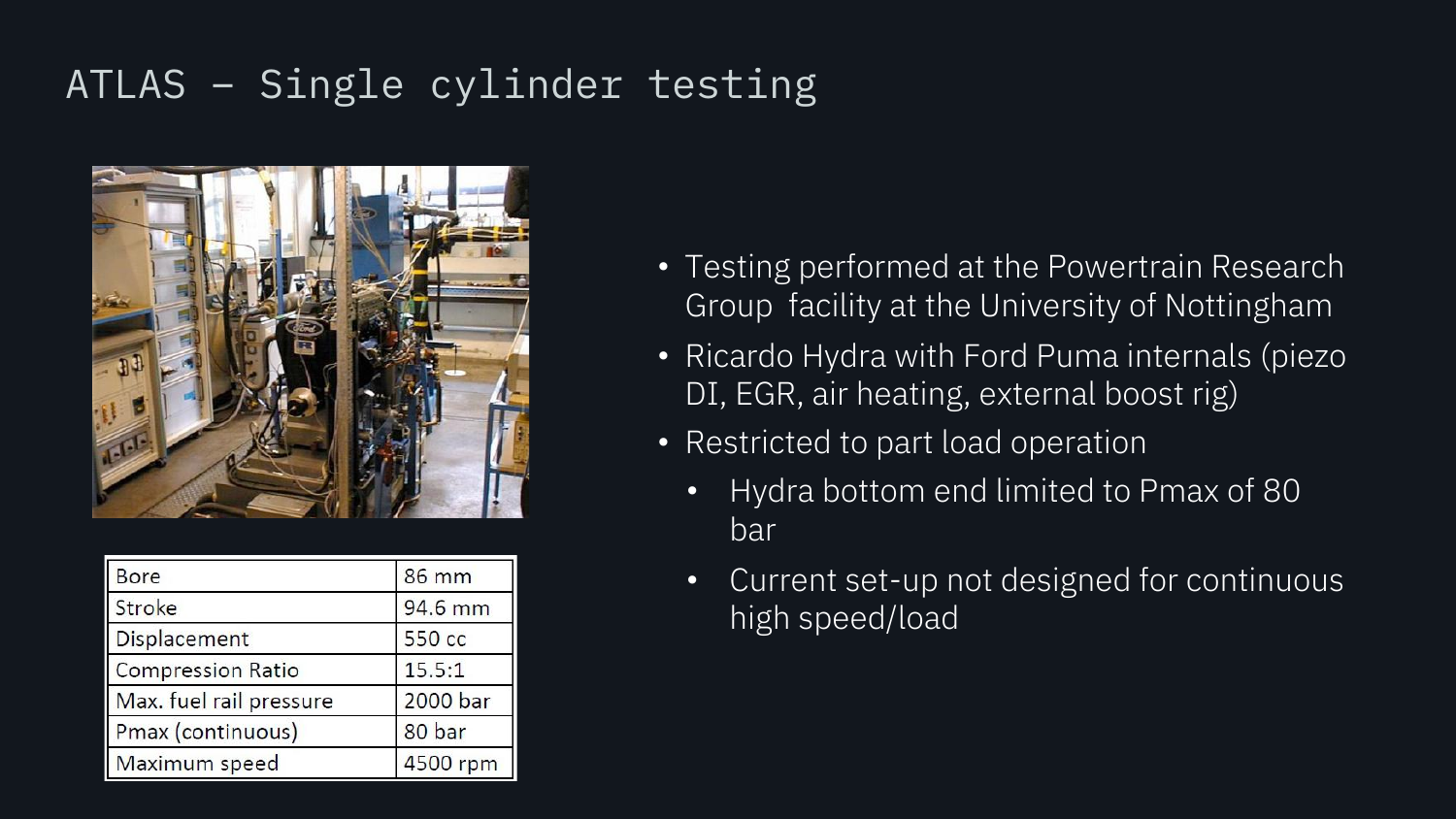### ATLAS – Test plan





- All indicated sites were subjected to fuel timing sweeps (pilot and main)
- 1600rpm/3.8 bar is key site with additional sweeps
	- Fixed fuel mass, EGR (PCCI)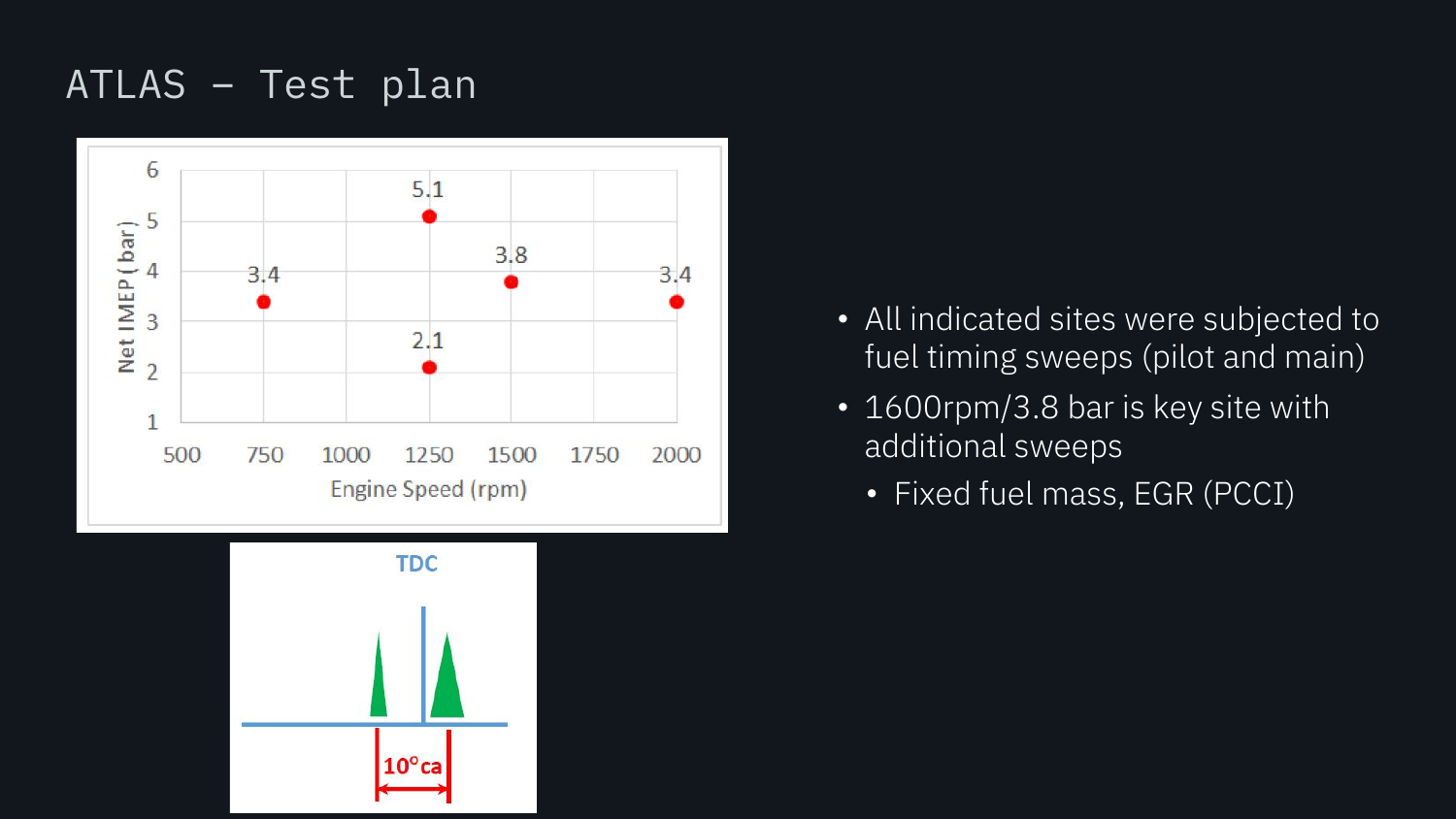# ATLAS – Technical observations



- Average pressure data over 300 cycles (note CoV IMEP <1%)
- Combustion advances for fixed injection timings
	- Timing B: Pilot injection @-20 aTDC and main injection @-10 aTDC
	- Timing C: Pilot injection @-15 aTDC and main injection @-5 aTDC
- Differences more profound with retarded combustion timings
- Agrees with reduced heat losses during combustion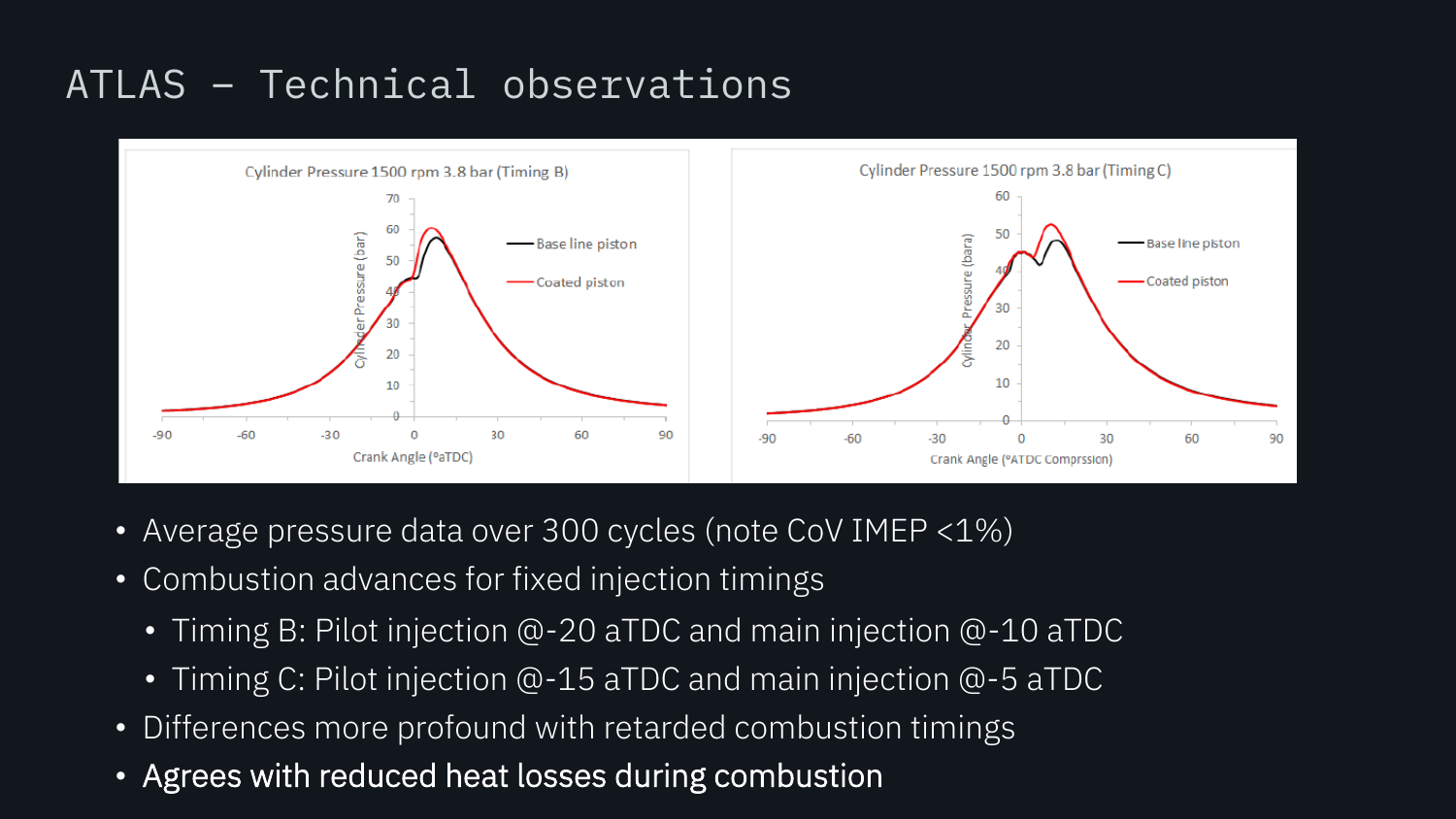#### ATLAS – Fuel consumption data



- Approximately 3-5% efficiency improvement seen in 0% EGR conditions
- Anodised piston marginally worse on same basis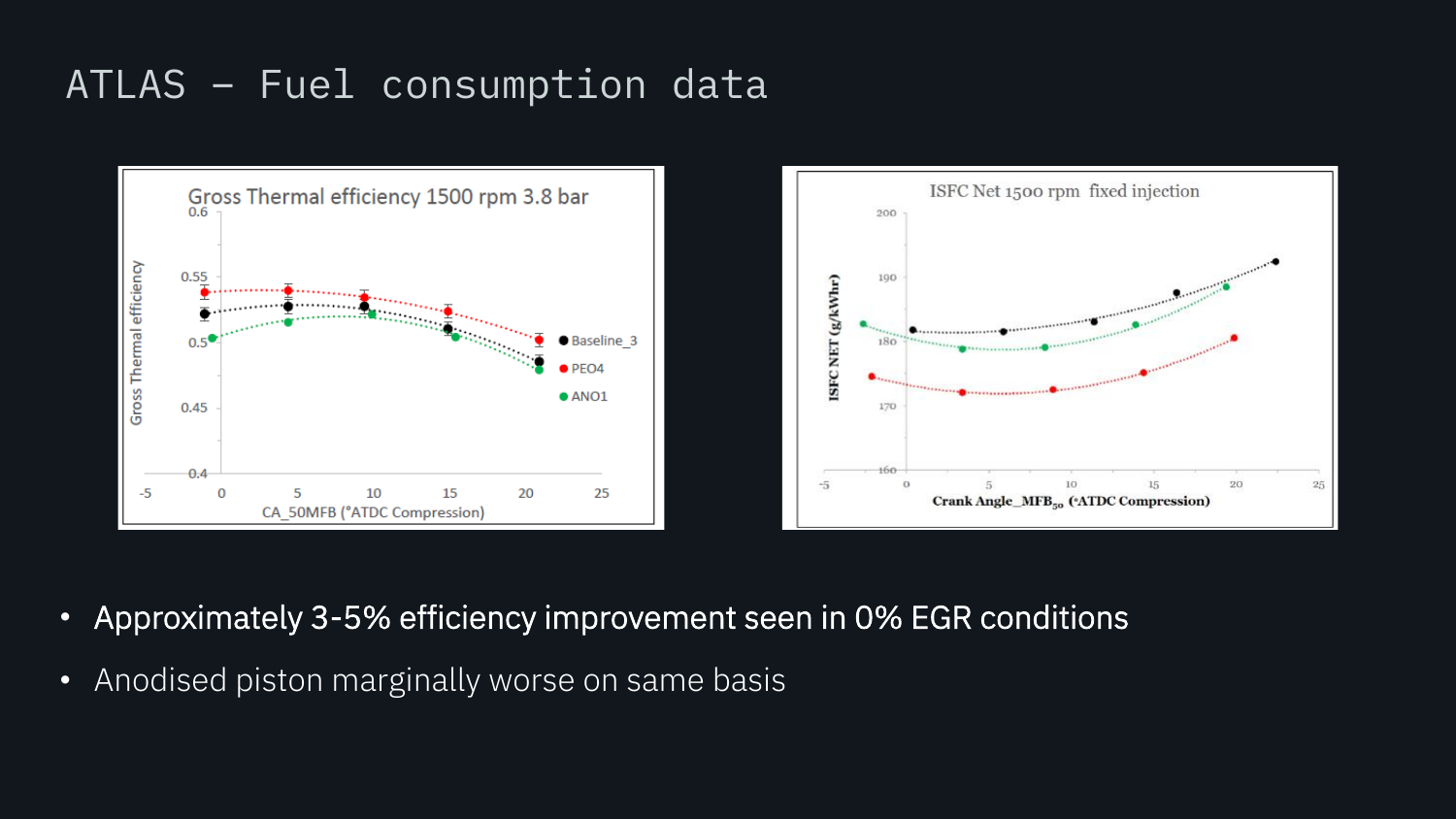#### ATLAS – Engine out NO



- Slightly higher NOx for PEO (~+13%)
- Anodised comparable to baseline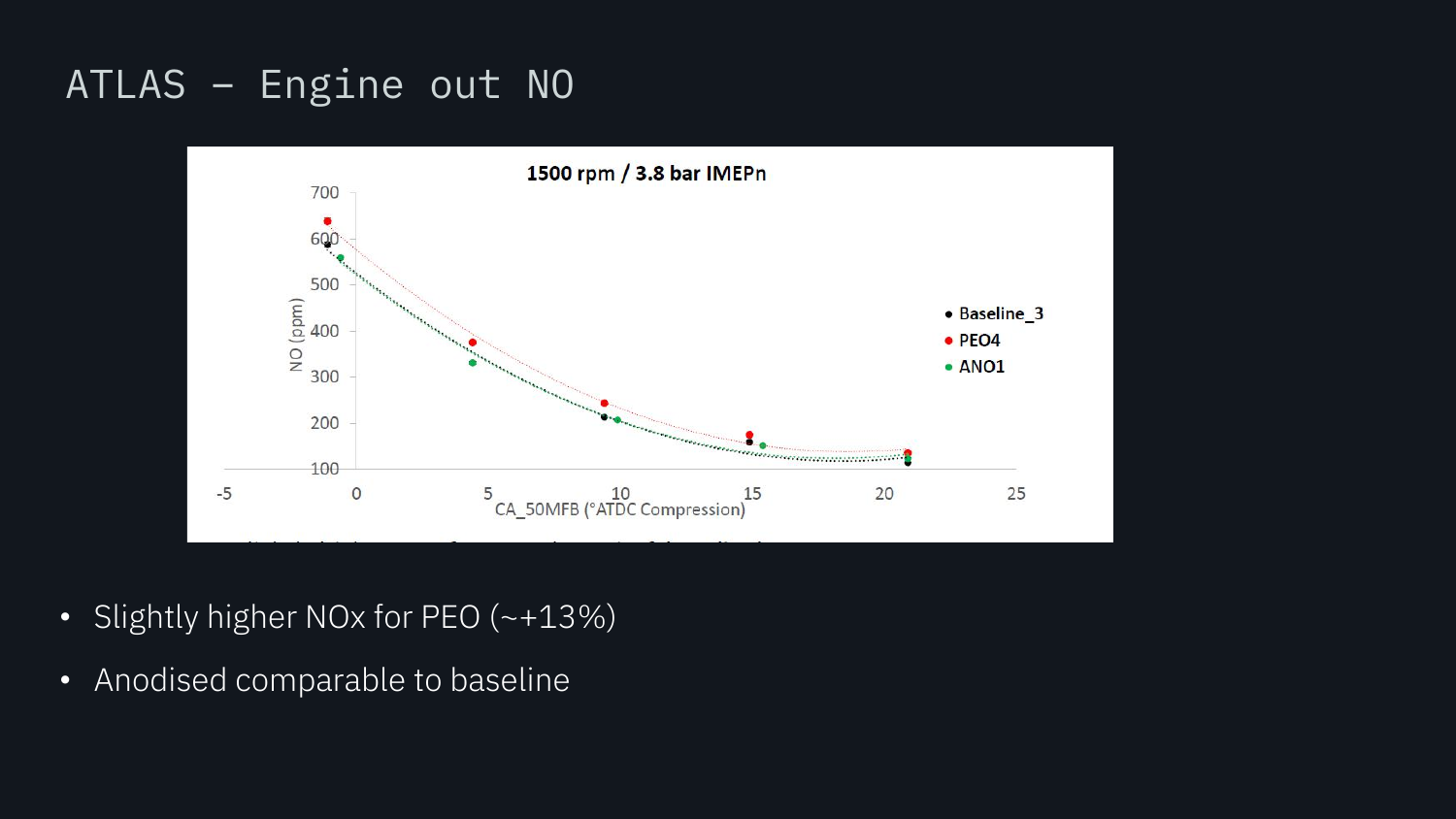### ATLAS – Fuel consumption gain beats NOx trade-off







- 100% ISFC for 23% increase in NO<sub>x</sub> OR
- >90% of ISFC benefit for matched NO<sub>x</sub>